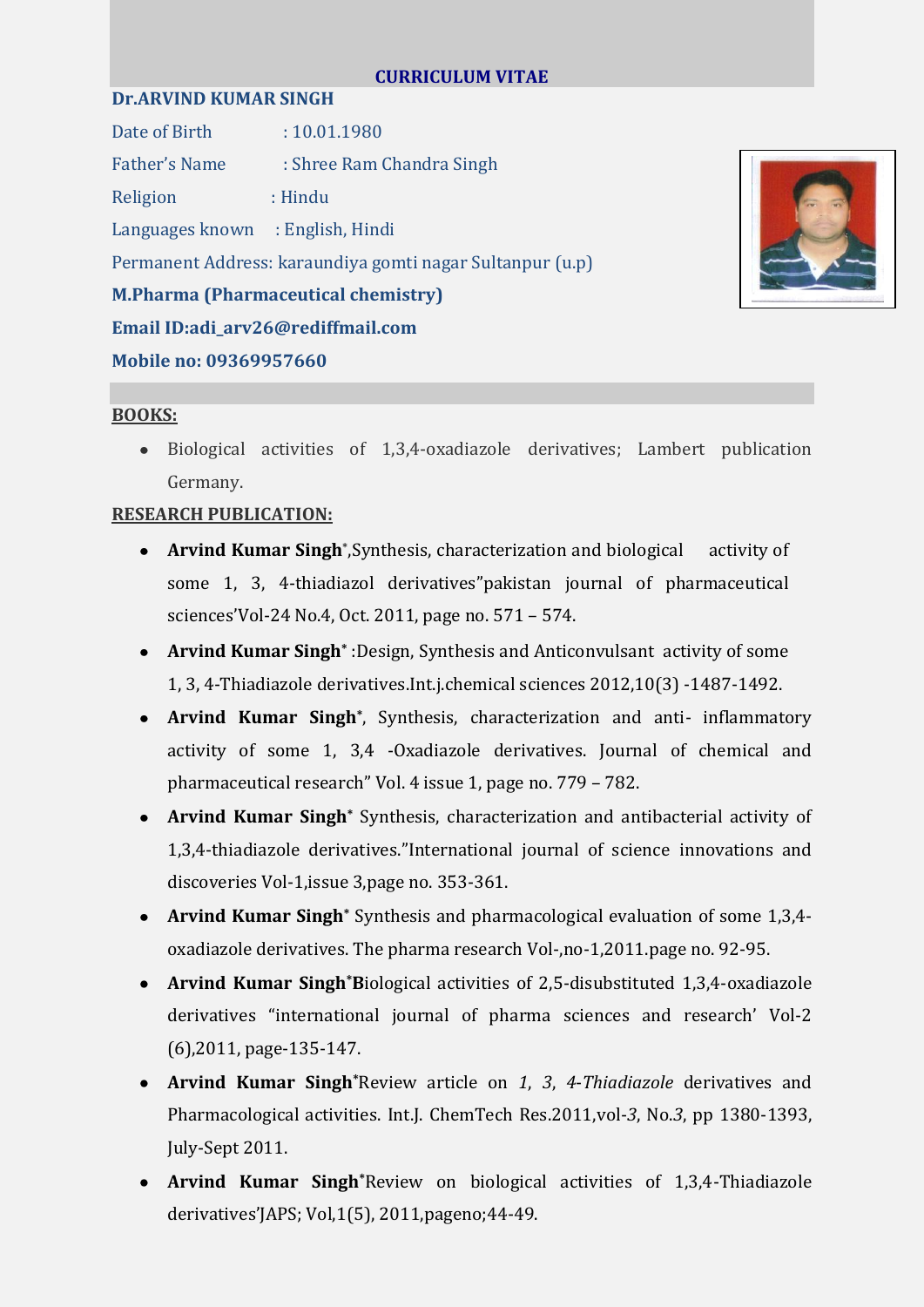- **Arvind Kumar Singh\***Antihelmentic activity of methanolic and aqueous extracts of Pisidium guajava Linn;The pharma research Vol-3,2010,page no;88-91.
- **Arvind Kumar Singh\***Analgesic activity of methonolic extract of Aegicerus carniculatam Linn; international journal of pharm tech research;Vol-2, no.2, page no-1058-1060.
- **Arvind Kumar Singh,** Faiz.m.abdullah**:**A Review: Floroquinolone and antibacterial activity'IJRRPAS; Vol-2(2)-370-382.
- **Arvind kumar singh**, Umesh p.singh Evaluation of Antioxidant and Antihyperlipidemic activity of Blumea eriantha DC extract,IJPRD VOL-4(3),2012- 242-250.
- **Arvind Kumar Singh**, Umesh p.singh:Effects of methanolic extracts of Blumea eriantha DC leaves on protein metabolism and marker enzymes in Streptozocine induced hyperglycemic animals. IJPPS Vol-4(1)-2012-235-238.
- **Arvind Kumar singh**, Babita goswami: Synthesis, characterization and biological evaluation of some mannich Schiff base derivatives of substituted Benzimidazole. eIJPPR communicated.
- **Arvind Kumar Singh,** Deepika Singh: Synthesis characterization and evaluation of 2-amino 5-aryl 1, 3, 4-Thiadiazole derivatives: AJRC communicated.
- **Arvind Kumar Singh,** Nupur jaiswal Synthesis of some novel 2,5-di substituted 1,3,4-oxadiazole derivatives as potential antibacterial and antiinflammatory activity:AJRC communicated.

# **ABSTRACTS/LETTERS:**

- **Arvind Kr. Singh**, Nupur Jaiswal, , R. Parathasarthy Synthesis, Characterization And Pharmacological Evaluation Of Some 1,3,4-Oxadiazole Derivatives Asian journal of chemistry abstract acceptance 2012. International seminar in Jaipur Rajasthan (Index No. AB-86) -2012.
- **Arvind K. Singh\*,** R.Parth Sarthy, M.Lohani Synthesis and Anticonvulsant Activity of Some 1, 3, 4-Thiadiazol Derivatives: Asian journal of chemistry abstract acceptance 2012.-international seminar in Jaipur Rajasthan (Index No. AB-75) 2012
- **Arvind Kumar Singh**, Tanveer Ahmad\*, R. Partha Sarathy Synthesis, characterization and pharmacological evaluation of some novel 5-substituted-1,3,4-thiadiazole derivatives –Asian journal of chemistry abstract acceptance 2012 international-seminar in Jaipur Rajasthan. (Index No. AB-87).2012